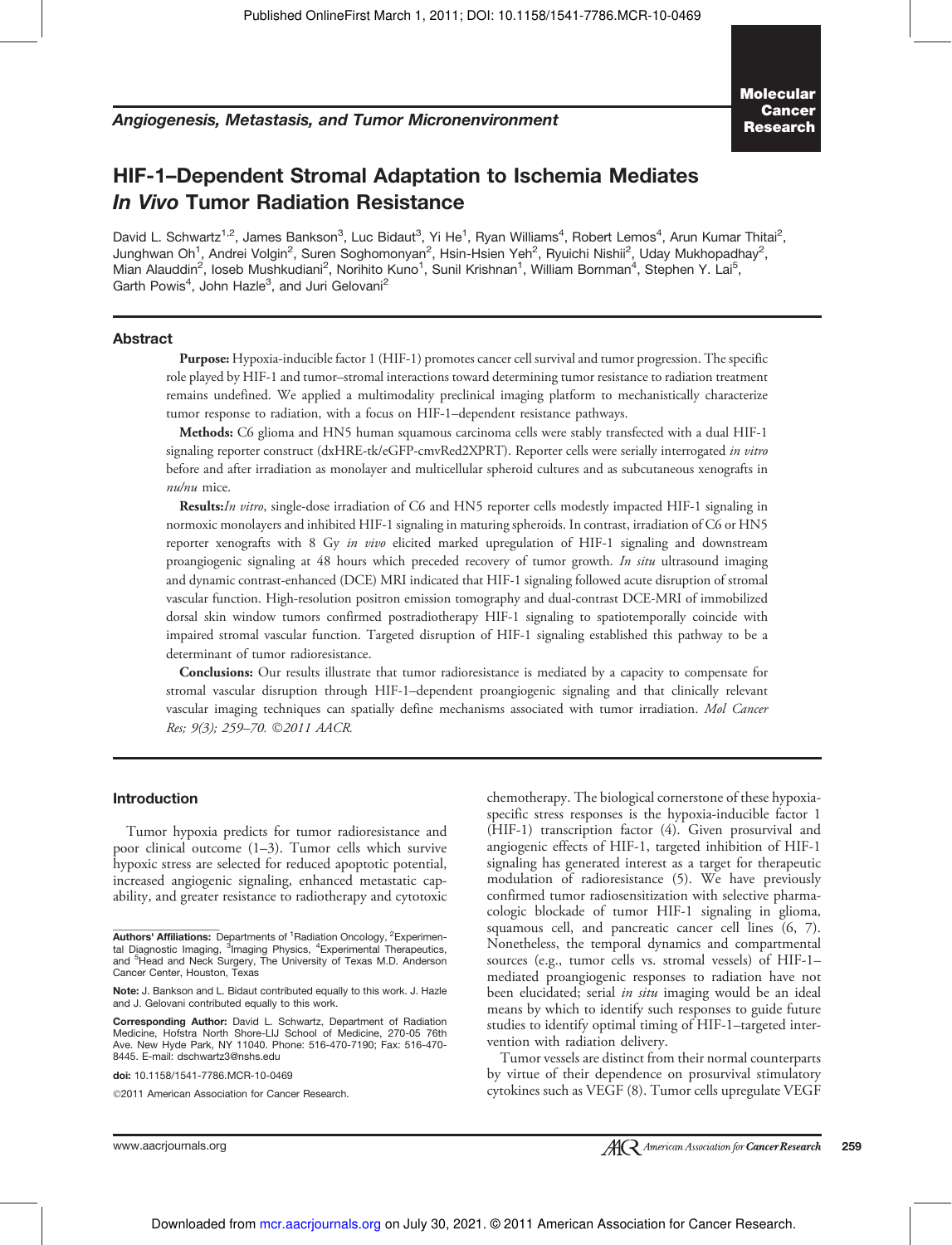expression in direct response to irradiation (9), but the relative contribution of direct stimulation of VEGF signaling in tumor cells by radiation versus indirect ischemic HIF-1 stimulation of VEGF expression in tumor cells through radiation-induced disruption of vascular supply is not clear. Recent data (10) suggested that radiation can induce ischemia-reperfusion and reoxygenation-dependent HIF-1 signaling which prompts proangiogenic cytokine secretion, enhances endothelial viability, and improves xenograft survival following irradiation which is sensitive to pharmacologic inhibition of HIF-1. However, the mechanistic interpretation of results from this study remains unconfirmed.

In this study, we investigated the mechanism and spatiotemporal dynamics of HIF-1–mediated responses to radiation in C6 glioma and HN5 squamous carcinoma HIF-1 reporter cell lines (11, 12). In contrast to the reoxygenation-related mechanisms suggested previously, our results indicate that tumor cell HIF-1 signaling is closely associated with microenvironmental ischemia. We first observed in monolayer cultures and multicellular spheroids that radiation minimally impacts or inhibits HIF-1 transcriptional activity. In contrast, in vivo irradiation of C6 and HN5 tumor xenografts with 8 Gy led to hypoxia-dependent upregulation of HIF-1 signaling at 48 hours. Immunohistochemical (IHC) staining and novel high-resolution, HIF-1–specific positron emission tomography (PET) and dualtracer dynamic contrast-enhanced (DCE) MRI of an immobilized dorsal skin window tumor model confirmed that delayed upregulation of HIF-1 signaling and VEGF production in the tumor cell compartment was induced by disruption of stromal vascular function. In vivo pharmacologic or genetic knockdown of HIF-1 signaling suppressed adaptive tumor revascularization and abrogated tumor regrowth following irradiation. These findings establish a foundation for refinement of rationally designed preclinical HIF-1–targeting strategies and indicate that clinically available imaging techniques such as DCE-MRI and ultrasonography promise immediate relevance toward streamlining translation of these strategies into clinical trials.

## Materials and Methods

## Reporter cell culture and shRNA knockdown

C6 rat glioma cells were obtained from American Type Culture Collection, whereas HN5 human squamous cell lines were provided by Dr. Luka Milas (Department of Experimental Radiation Oncology, M.D. Anderson Cancer Center). C6 (designated #4C6) and HN5 cells were stably transfected with a dual HIF-1 signaling reporter construct (dxHRE-tk/eGFP-cmvRed2XPRT), which has a bifunctional genetic reporter consisting of herpes simplex virus 1-thymidine kinase (HSV-tk) and green fluorescent protein (GFP) under transcriptional control of the hypoxia response element (12). This construct generated intranuclear GFP signal and HSV-tk gancyclovir analogue retention under the control of  $8 \times$  tandem hypoxia response elements. Cytoplasmic red fluorescent protein (RFP) signal under CMV

promoter control provided baseline beacon signal. For experiments in hypoxic conditions, culture flasks and plates were incubated for noted times and sequences at  $37^{\circ}$ C in humidified hypoxic air (1%  $O_2$ , 5%  $CO_2$ , and 94%  $N_2$ ) using an in vivo Hypoxic Workstation 400 with a Ruskin hypoxic gas mixer (Biotrace International). Human HIF-1 $\alpha$ short hairpin (shRNA) oligonucleotide (ggcttaccatcagctatttctcaagagaaaatagctgatggtaagcctc) was cloned into the pSingle-tTS-shRNA vector (Clontech) at HindIII and XhoI sites. The recombinant vector was transfected using Lipofectamine 2000 per manufacturer's protocol into HN5- HIF-1 reporter cells. Stable, clonal transformants were selected with G418. HN5 reporter cells transfected with pSingle-tTS-scrambled shRNA vector were created as controls.

## Monolayer radiation treatments/treatments/GFP quantification

Cells were grown on 96-well plates at  $1 \times 10^4$  cells/well for 24 hours, treated with 0 to 16 Gy single-fraction irradiation per <sup>137</sup>Cs unit at 5.8 Gy/min  $\pm$  concurrent exposure to 200  $\mu$ mol/L CoCl<sub>2</sub>. GFP/RFP signal ratio, to correct inducible GFP signal for baseline reporter activity, was determined by fluorescence spectrometry with an automated TECAN Freedom Evo microplate reader and normalized according to viable cell density as quantified by WST1 uptake, as previously described (6).

## Spheroid radiation treatment/treatments/GFP quantification/immunohistochemistry

#4C6 multicellular spheroids were generated from 2  $\times$ 10<sup>3</sup> cells in 96-well V-bottomed plates as previously described (12). Individual spheroids were transferred into agarose-coated 96-well flat-bottomed plates and were treated with 0 to 16 Gy single-fraction irradiation as described earlier for monolayer cultures 2 days after plating  $\pm$  concurrent 200  $\mu$ mol/L CoCl<sub>2</sub> treatment. Cell viability confirmation and GFP/RFP signal ratio measurement were also conducted as described earlier. GFP signal was normalized to constitutive RFP signal and was scaled from a baseline value of 1 at day 0 of each experiment. Digital photomicrographs were taken with a CCD camera–mounted Olympus IX81/FV1000 Fluoview confocal microscope. For IHC analysis, 3 spheroids were serially sectioned in their entirety  $(3-4)$  adjacent sections, 4-µm thickness) at 50-µm intervals. IHC staining, digital microphotography, and image analysis were done as indicated later for tumor tissue.

## Clonogenic survival assays

HN5-HRE-HIF-shRNA cells were grown to 70% confluence with or without treatment with  $1 \mu g/mL$  doxycycline for 72 hours. During the final 24 hours, cells were incubated at 21%  $O_2$  (normoxia) or 1%  $O_2$  (hypoxia, via chamber) and irradiated with a  $137$ Cs source (5.8 Gy/min) under atmospheric conditions. Cells were assayed for colony formation by replating at specified numbers into 6-well plates in the drug-free medium. The cells were immediately plated after irradiation, maintained for 12 days in normoxia,

260 Mol Cancer Res; 9(3) March 2011 Molecular Cancer Research and Cancer Research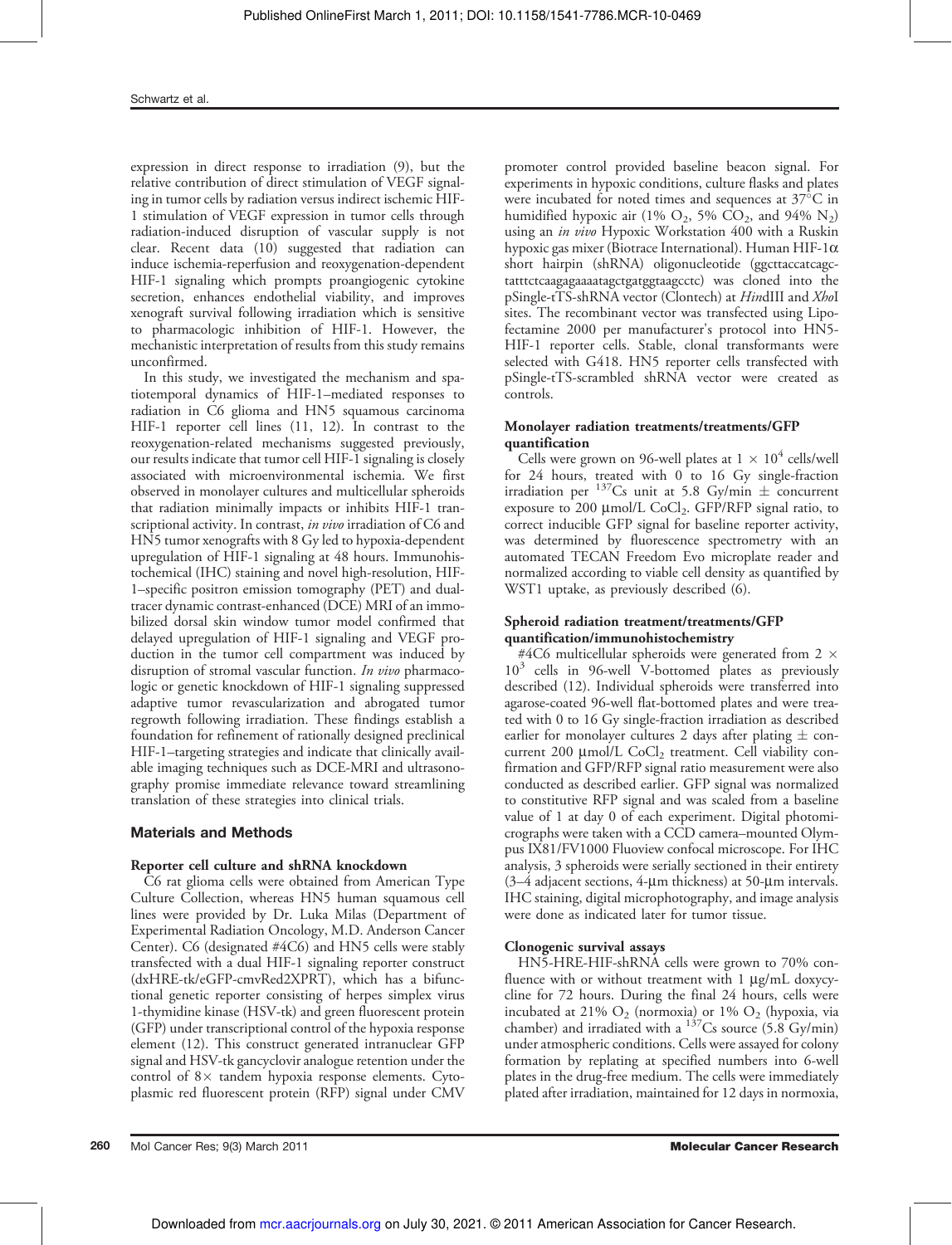and stained with 0.5% crystal violet in absolute ethanol. Colonies with more than 50 cells were counted. Clonogenic survival curves were constructed from 3 independent experiments.

## In vivo limb and dorsal tumor window xenografts

A total of  $2 \times 10^6$  #4C6 or HN5 reporter cells were implanted subcutaneously into the right forelimb of nu/nu mice. Xenografts were allowed to grow to approximately 250 mm<sup>3</sup> over 2 weeks prior to treatment and imaging. HN5-HIF-1-shRNA knockdown xenografts were implanted in an identical fashion. Tumor volumes were determined from digital caliper measurements by the following formula: tumor volume  $\text{(mm)}^3$ ) =  $\pi/6$  [(short axis in  $\text{mm})^2 \times \text{(long axis in mm)}$ . For the dorsal tumor window tumor model, MRI-compatible Duralon dorsal flank skin windows were secured with nonabsorbable suture, and 2  $\times$ 10<sup>5</sup> #4C6 reporter cells were injected subcutaneously within the window. Tumors grew for approximately 12 days to a volume of 150 mm<sup>3</sup> prior to treatment and imaging. All animals were handled and treated according to Institutional Animal Care and Utilization Committee guidelines.

## Animal irradiation

Irradiated tumors received 8-Gy single-fraction treatment with a  ${}^{60}$ Co unit at 1.8 Gy/min, with custom head and body shielding.

## Tumor tissue immunohistochemistry and image analysis

Control and radiated tumors were collected at indicated time points. Pimonidazole (Pimo) at a concentration of 25 mg/mL was injected intravenously into animals 60 minutes prior to sacrifice. Tumors were routinely fixed in 4% formaldehyde/PBS, processed into paraffin, and then sectioned at 4-um thickness. To ensure adequate sampling, 4 tumors for each treatment condition were collected, bisected, and then serially sectioned (10 adjacent sections, 4-µm thickness) at 100- to 150-µm intervals in either direction. IHC staining for individual epitopes was done on a Vision Biosystems BondMax automated slide stainer (VBS) and nuclei were visualized by staining with hematoxylin. Pimo adducts were stained using a fluorescein isothiocyanate (FITC)-labeled monoclonal antibody, followed by a horseradish peroxidase–conjugated anti-FITC polyclonal antibody (Hypoxyprobe-1 Plus; Chemicon). Tumor vasculature was visualized with a polyclonal CD105 antibody (R&D Systems). HIF-1 $\alpha$  was detected with a monoclonal antibody from BD Transduction Laboratories, Ki-67 and GFP were detected with polyclonal antibodies from Abcam, and VEGF and cleaved caspase-3 were detected with polyclonal antibodies from R&D Systems and Cell Signaling, respectively. Specificity of all staining was confirmed with nonspecific control antibodies. High-resolution images were acquired using a Nikon E90i microscope with automated stage and a Roper CoolSNAP K4 digital camera (Roper Scientific) through a plan-apo  $4\times$ objective. Sections were imaged in their entirety, manually

registered with Photoshop CS2 software to permit direct overlay with staining from adjacent slices, and analyzed on a pixel-by-pixel basis for signal intensity and overlap by using Compix SimplePCI (Hamamatsu Corp) image analysis software. Intensity cutoffs were empirically determined for each antigen on the basis of the control nonspecific antibody slides and used for every image from that antibody series. Percent pixel-to-pixel GFP and VEGF signal overlap with Pimo was quantified as  $100 \times$  (number of GFP-VEGF and Pimopositive pixels)/(total number of GFP-VEGF–positive pixels) for all analyzed sections and pooled for statistical analysis.

## Micro-PET whole animal imaging

Repetitive, noninvasive whole animal molecular-genetic PET imaging of HIF-1 signaling was made possible through selective intracellular retention of radiolabeled reporter substrate 2'-<sup>18</sup>F-fluoro-2'-deoxy-5-ethyl-1-β-D-arabionofuranosyluracil  $(^{18}$ F-FEAU), which was synthesized using a modified no-carrier added procedure (13). For each time point and study condition,  $\overline{9}$  to 10 mice were injected IV with 100  $\mu$ Ci (100  $\mu$ L) of <sup>18</sup>F-FEAU. Fifteen-minute static images were acquired under inhalation anesthesia on a commercial micro-PET system (R4; Concorde Microsystems). Images were reconstructed using the ordered subset expectation maximization algorithm. Regional radioactivity concentrations ( $kBq/cm$ <sup>3</sup> or  $µCi/cm$ <sup>3</sup>) for <sup>18</sup>F-FEAU were estimated from regions of interest (ROI) drawn around the tumor or organ on transaxial slices from the reconstructed image sets. Tumor tracer uptake was normalized to background muscle uptake in the contralateral shoulder and quantified as a maximal tumor-to-muscle ratio (TMR) averaged from 3 separate levels on axial projection, measured in triplicate with standardized 3 to 7 pixel diameter 2 dimensional ROIs. Pooled results from each study animal group were reported as mean values  $\pm$  standard error.

## Ultrasound imaging

Ultrasound imaging of xenografts was carried out with a Vevo 770 system (VisualSonics), using a single-element transducer with 40-MHz center frequency. Power Doppler settings were held constant at 25 dB Power Doppler gain, 5 kHz pulse repetition rate, 2.5 mm/s wall filter with 2 mm/s scan speed. Initial imaging of tumor was carried out in Bmode to discriminate tumor boundaries, and Doppler images were acquired for a manually delineated ROI encompassing the entire tumor. Vascular area in tumor was calculated by color pixel density, defined as the ratio of the number of color pixels (i.e., pixels with a Doppler measurable flow) to the total number of pixels within the ROI.

## MRI

Serial single-tracer DCE-MRI data from a 6-mouse xenograft study cohort treated with 8-Gy single-dose irradiation was acquired using a 4.7T Biospec USR47/40 small animal imaging system (Bruker Biospin MRI, Inc.) with a 35-mm linear volume resonator and 60-mm microimaging gradients. A 3-plane RARE imaging sequence was used to confirm animal positioning, and coronal  $T_2$ -weighted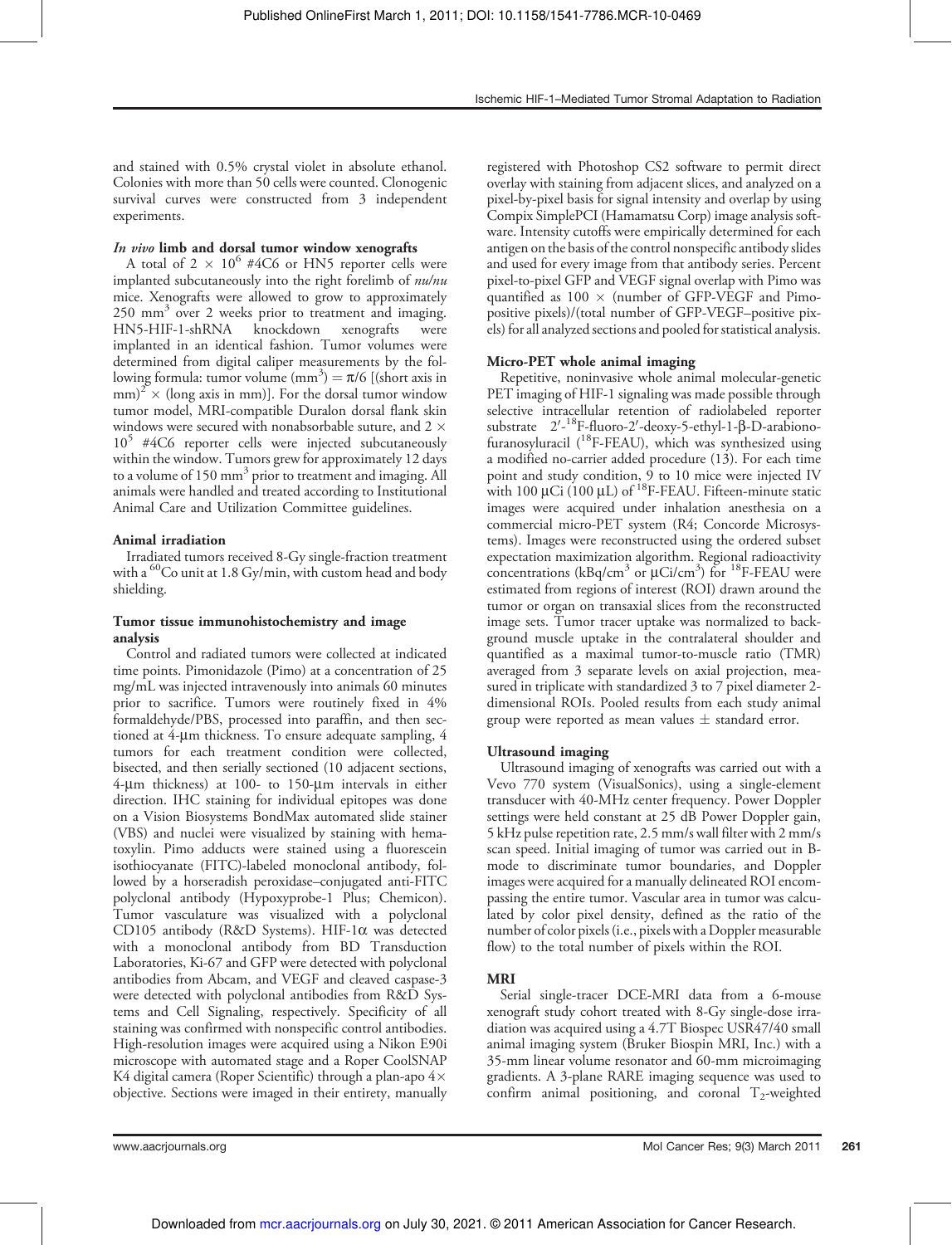RARE images [TE/TR 70/4,000 ms, field of view (FOV) 4  $\times$  3 cm<sup>2</sup>, matrix 256  $\times$  192, RARE factor 12] were used for tumor localization. Axial  $T_1$ -weighted spin-echo images (TE/TR 8.5 ms/700 ms, FOV  $4 \times 3$  cm<sup>2</sup>, matrix 256  $\times$  192) were acquired before and after administration of 0.2 mmol/kg gadopentetate dimeglumine (Gd-DTPA, Magnevist; Berlex Laboratories), an Food and Drug Administration–approved  $T_1$ -reducing contrast agent. DCE-MRI data were acquired using a multislice fast spoiled gradientrecalled echo sequence (TE/TR 1.4/40 ms, FOV  $4 \times 3$ cm<sup>2</sup>, matrix 128  $\times$  96, 35 degrees excitation angle, 3.8 s/ repetition, 100 repetitions). Baseline images were collected for 1 minute prior to injection of the contrast agent. A generalized kinetic model (14, 15) was applied to manually segmented data by using Matlab (The Mathworks).

## Dorsal skin window tumor imaging

Mice were immobilized under inhalation anesthesia on a CT (computed tomography)/MRI/PET/ultrasound-compatible sled with a built-in MR surface coil and <sup>68</sup>Ge pointsource fiducial markers adjacent to window frames for *post hoc* image localization and registration. Fluctuations in signal relaxation  $(T_2^*)$  due to susceptibility differences (often attributed to changes in oxygen saturation) were measured using a multi-echo gradient-echo sequence (TE<sub>min</sub> 4.5 ms, 7.23-ms interval between each of 12 echoes, TR 1,500 ms, FOV 2 1.5 cm<sup>2</sup>, matrix 256  $\times$  256). A dual-tracer DCE-MRI acquisition (16) was implemented using poly(l-glutamic acid) Gd-DTPA (PG-Gd-DTPA; ref. 17) and Magnevist. After 1 minute of  $T_1$ -weighted baseline scans by using a fast spoiled gradient-echo sequence (TE/TR 1.65 ms/75 ms, FOV 2  $\times$  1.5 cm<sup>2</sup>, matrix 128  $\times$  96, 50 degrees excitation angle), 0.06 mmol/kg PG-Gd-DTPA was injected with a tail vein catheter. Five minutes later, 0.2 mmol/kgMagnevist was injected, and enhancement was monitored for 3 more minutes. All data were segmented manually and analyzed using Matlab. HIF-1 signaling detection with <sup>18</sup>F-FEAU-PET was conducted as described earlier. To facilitate registration, 3-dimensional (3D) micro-CT imaging was obtained with an eXplore micro-CT system (GE Healthcare). All imaging was completed within 4 hours. PET was first registered to the reference anatomic CT through a gross rigid transformation to match marker sets and major structures such as body outlines that are visible on both modalities. This initial registration was then further refined through the multiresolution iterative maximization of a normalized mutual information cost function (18). A similar process was used to register MR to CT, albeit with a high-resolution FOV that was limited to anatomy that was visible within the physical tumor window. Once registered together, the PET, CT, and MR data sets were fused together, processed, and visualized (19) to localize and compare PET uptakes and MR parametric maps in relation to structural anatomy.

## Statistical testing

Significance of difference between pooled results from study groups was measured via unpaired 2-sided Student's t test using GraphPad v.4.

## **Results**

## In situ functional imaging shows tumor cell HIF-1

radiation response to be unique to the *in vivo* setting Radiation minimally impacted or inhibited tumor cell HIF-1 signaling in the absence of vascularized stroma. There was no change in HIF-1–dependent GFP signal in normoxic #4C6 and HN5-HIF-1 reporter monolayers following escalating doses up to 8 Gy, although a decrease in HIF-1 signal was seen uniquely in #4C6 cells 72 hours following irradiation at 16 Gy (Fig. 1A). Irradiation of chemically hypoxic (200  $\mu$ mol/L CoCl<sub>2</sub>) cells with irradiation at up to 16 Gy did not alter HIF-1 activity, indicating that radiation does not directly impact ongoing tumor HIF-1 signaling response to hypoxic stress (Fig. 1B). Radiation treatment in vitro modestly impacted downstream VEGF signaling in the absence of upstream HIF-1 induction. VEGF mRNA remained stable and soluble protein expression increased incrementally in normoxic #4C6 or HN5 monolayers treated with irradiation at 8 Gy (data not shown). Hypoxic #4C6 or HN5 monolayers showed an expected increase in VEGF protein expression within 48 hours, which was unaffected by irradiation at 8 Gy, consistent with HIF-1 expression results.

To further model the microenvironment of hypoxic tumors, #4C6 cells were cultured as 3D spheroids measuring at least  $500 \mu m$  in diameter. Confocal microscopy revealed hypoxia/HIF-1–induced GFP signal in the central region of spheroids, extending outward to a depth of approximately  $100 \mu m$  from the surface. Single-fraction irradiation inhibited GFP expression in maturing spheroids in a dose-dependent manner (Fig. 1C and D). Quantified IHC staining of spheroids confirmed reduction of centralized HIF-1 and downstream VEGF signal in spheroids treated with irradiation at 4 to 8 Gy (Fig. 1E). Treatment with irradiation at up to 16 Gy did not inhibit preexisting HIF-1 signaling or VEGF expression in spheroids treated with 200  $\mu$ mol/L CoCl<sub>2</sub> (Fig. 1C).

Although direct effects of radiation on tumor cell HIF-1 signaling appeared modest, we observed profound HIF-1 tumor cell signaling responses within intact vascularized tumors. Nu/nu mice ( $n = 9$ ) bearing #4C6 xenografts were serially imaged for HIF-1 transcriptional activity with <sup>18</sup> F-FEAU-PET over 8 days. Irradiation at 8 Gy induced delayed, incremental upregulation of HIF-1 activity in tumor cells at 48 hours (mean maximum TMR of  $^{18}$ F-FEAU accumulation =  $4.51 \pm 0.23$  standard error vs.  $3.97 \pm 0.11$ for controls,  $P < 0.05$ ; Student's t test), which subsequently peaked at day 6 posttreatment (mean maximum  $\overline{TMR} =$ 7.85  $\pm$  0.24 vs. 5.77  $\pm$  0.18 for controls, P < 0.005). HIF-1 upregulation was heterogeneous and discretely localized to viable peripheral regions within tumors (Fig. 2A). The marked upregulation of HIF-1 activity observed in irradiated tumors at day 6 subsequently decreased by day 8 to levels comparable with controls (mean maximum TMR  $=$  5.64  $\pm$ 0.22 vs. 5.21  $\pm$  0.17 for controls, P = n.s.). HIF-1 upregulation in irradiated tumors was accompanied by refractory, albeit slowed, tumor growth (Fig.  $2B$ ). <sup>18</sup>F-FEAU-PET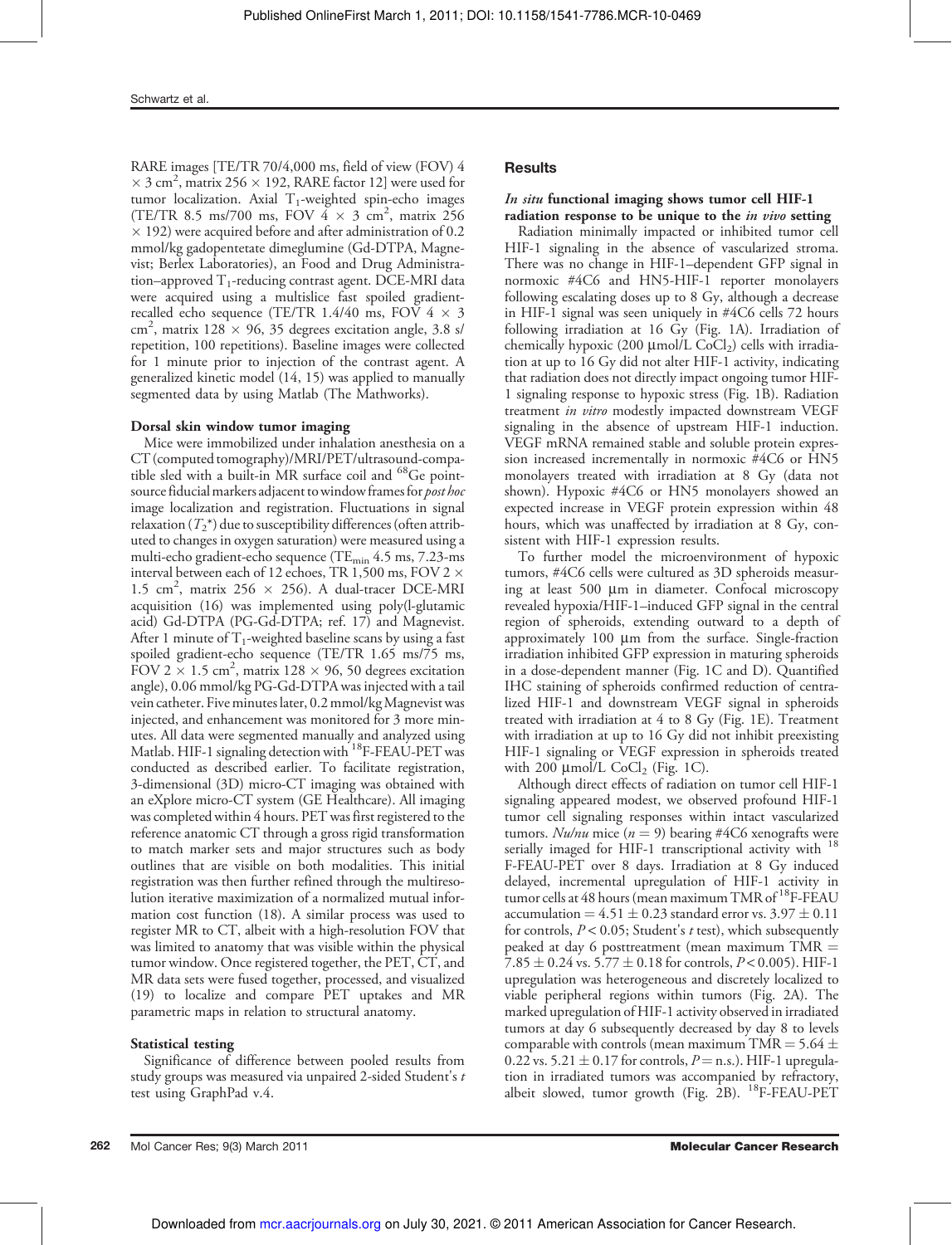

Ischemic HIF-1–Mediated Tumor Stromal Adaptation to Radiation

in hypoxic monolayers. HIF-1 activity (GFP signal normalized to constitutive RFP signal, reported as mean values  $\pm$  SD) over time following radiation (timing of treatment designated "X") in normoxic and CoCl<sub>2</sub> treated (timing of treatment designated "C") monolayers. B, normalized HIF-1 signal at 72 hours postirradiation in normoxic and hypoxic monolayers plotted against radiation dose. C, radiation inhibits initial development of, but not preestablished, hypoxia signaling within #4C6 spheroid cultures. HIF-1-dependent GFP signal normalized to constitutive RFP signal, reported as mean values  $\pm$  SD. All statistical comparisons are with controls at identical time points; \*, P < 0.05. D, serial fluorescence photomicrographs of representative spheroids over time at designated time points. Bar, 100 µm. E, spheroids were treated with 0, 4, or 8 Gy single-fraction radiation 2 days after plating, ± concurrent 200 µmol/L CoCl<sub>2</sub>. IHC staining results for HIF-1 and VEGF expression for each treatment condition were pooled (~30 images total) and reported as mean % staining of total tissue area  $\pm$  SD. All statistical comparisons are with baseline controls at designated time points; \*, P < 0.05; \*\*\*, P < 0.001.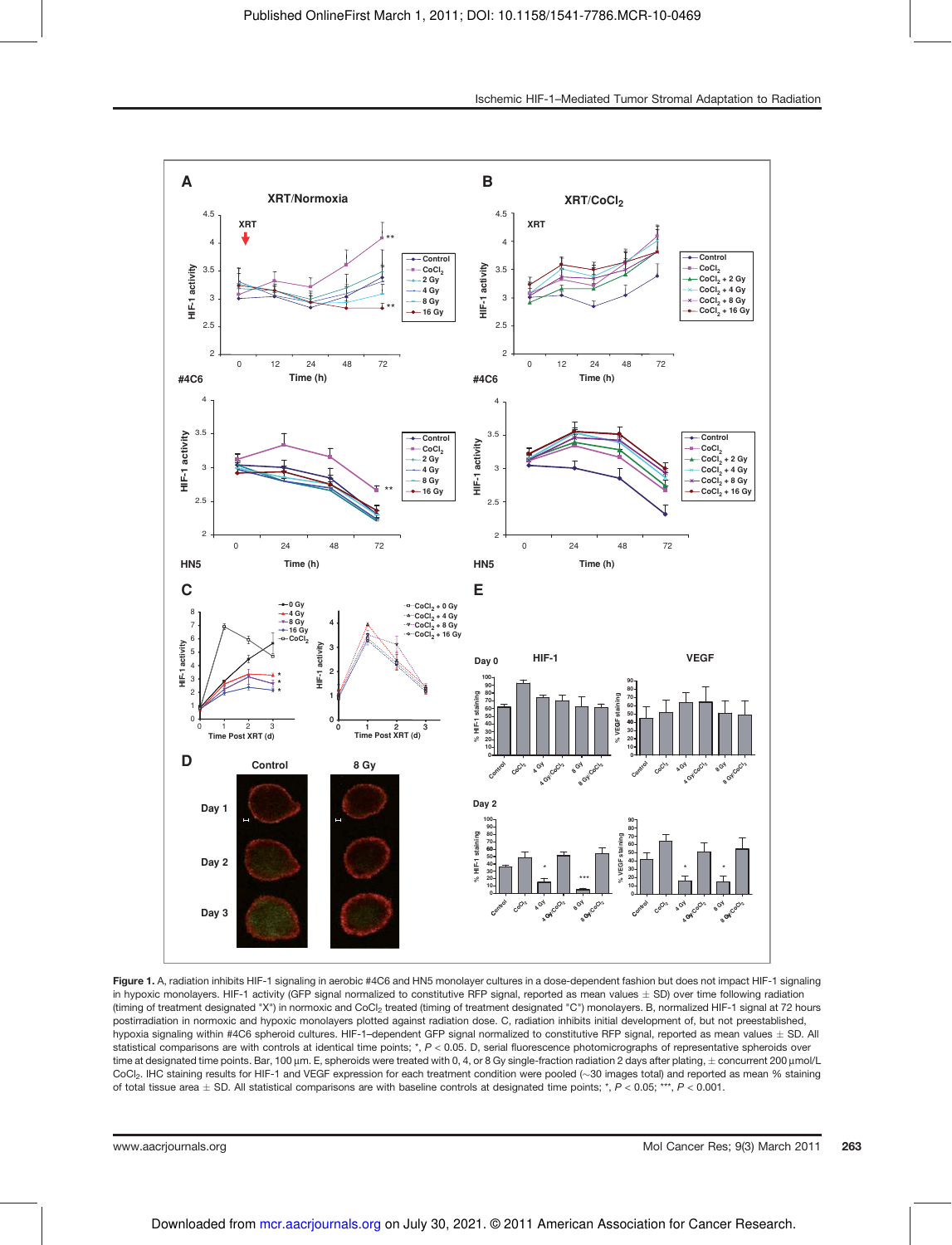Schwartz et al.



Figure 2. Radiation induces delayed HIF-1 Gy signaling in (A) #4C6 and (B) HN5 xenografts. Top, whole animal <sup>18</sup>F-FEAU-PET imaging, with tumors indicated by ovals. Bottom left, pooled quantification of 18F-FEAU TMR (\*, P < 0.05, between treatment groups; \*\*, P < 0.005 between treatment groups). Bottom right, volumetric tumor growth over time, reported as mean tumor volume values  $\pm$  standard error; \*\*\*,  $P < 0.001$ .

imaging of irradiated HN5 reporter xenografts ( $n = 6$ ) confirmed similar findings (Fig. 2B).

## Stromal vessel dysfunction and ischemic insult are closely associated with postradiation HIF-1 tumor cell signaling

We interrogated temporal kinetics and spatial associations between postradiation microenvironmental stress and tumor cell HIF-1 signaling in greater detail by IHC staining. #4C6 tumors treated with irradiation at 8 Gy showed an acute reduction in overall tumor HIF-1– dependent GFP reporter and VEGF expression at 4 hours (Fig. 3). A concomitant decrease in Pimo staining showed that, at this stage, tumors were less hypoxic. This was associated with metabolic and proliferative arrest in tumor cells rather than improved tumor perfusion, as evidenced by reduced <sup>18</sup>F-FDG uptake, bromodeoxyuridine, and Ki- $67$  tumor proliferation indices and  $^{18}$ F-2'-deoxy-2'-flouro-5-methyl-1-b-D-arabinofuranosyluracil proliferation tracer uptake at 24 hours postradiation (data not shown). However, localized, discrete areas of persistent HIF-1– dependent GFP signaling and VEGF signal were observed, closely correlating with areas with Pimo retention (Fig. 3A). Quantitative pixel-by-pixel analysis of GFP and VEGF IHC images coregistered with Pimo IHC images confirmed that high baseline spatial overlap of GFP (44.84%  $\pm$  11.85%) and VEGF (38.85%  $\pm$ 11.15%) signal with regions of physical hypoxia remained unchanged 48 hours following radiation treatment (XRT)  $(43.68\% \pm 11.18\%$  for GFP and 34.60%  $\pm$  8.84% for VEGF,  $P =$  n.s., Fig. 3C), arguing against a functional association between reoxygenation events and HIF-1 signaling. Vascular endothelial cells (EC) positive for both CD105 and cleaved caspase-3 were seen exclusively in regions devoid of GFP and VEGF signals.

In situ ultrasound imaging and DCE-MRI of irradiated #4C6 xenografts functionally corroborated these findings. Irradiation at 8 Gy led to transient disruption of tumor blood flow on power Doppler ultrasonography  $(n = 6$  per cohort). This was observed within 24 hours following completion of radiation (74.9%  $\pm$  1.1% decrease,  $P < 0.001$ ), with a notable loss of blood flow within the central and superficial portions of xenografts away from extrinsic host soft tissues (Fig. 4A). This reduced blood flow was accompanied by an increase in globally quantified measures of vascular permeability, shown by increased average volume transfer constant  $[K<sup>trans</sup> (min<sup>-1</sup>)$ , a rate constant which is potentially value-limited by either blood flow or vessel permeability] values from single-tracer DCE-MRI

264 Mol Cancer Res; 9(3) March 2011 Molecular Cancer Research and Cancer Research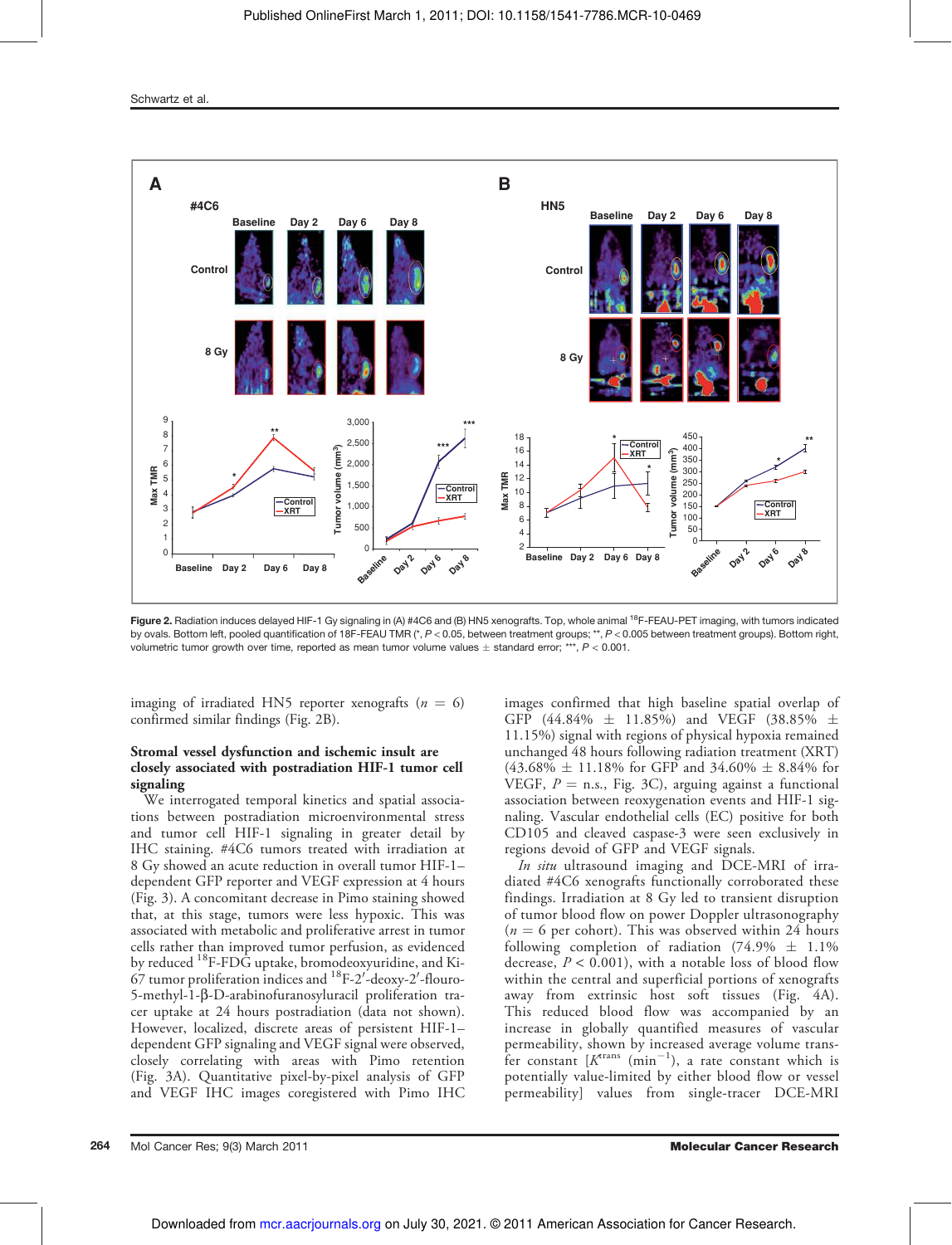

Figure 3. Postradiation in vivo HIF-1 signal induction results from stromal vessel dysfunction and ischemic insult. A, serial 4x photomicrographs of IHC i i staining for HIF-1, Pimo, VEGF, and CD105<sup>+</sup> microvessels in control and irradiated #4C6 xenograft tumors. Images from 24 hours posttreatment tissue samples illustrate focal radioresistant HIF-1–dependent GFP signal and VEGF expression in regions retaining Pimo 24 hours posttreatment. By 8 days posttreatment, normalization of HIF-1 transcriptional activity, VEGF expression, and Pimo staining are seen in revascularized regions populated with CD105<sup>+</sup> vessels. However, tumor adaptation is not uniform; areas of Pimo retention, HIF-1–dependent GFP signal, and VEGF protein colocalize to focal devascularized regions (to the left of the revascularized region demarcated by the solid yellow line), recapitulating the heterogeneous tumor microenvironment seen at baseline. B, quantification of % staining of total tissue area over time in pooled tissue sections, reported as mean values  $\pm$  SD. All statistical comparisons are with baseline pretreatment values; \*,  $P < 0.05$ ; \*\*\*,  $P < 0.001$ . C, quantified pixel-by-pixel analysis of % spatial overlap  $\pm$  SD between GFP/VEGF signal and Pimo at baseline and following irradiation.

mapping (578%  $\pm$  57% increase,  $P < 0.005$ ) within 24 hours (Fig. 4B). Acutely increased  $K<sup>trans</sup>$  values were distributed heterogeneously within nonnecrotic regions, consistent with regionalized loss of vascular integrity and

blood flow within remaining functional stroma. Both blood flow and  $K<sup>trans</sup>$  values began to return toward baseline at 48 hours, in concert with the timing of HIF-1 upregulation.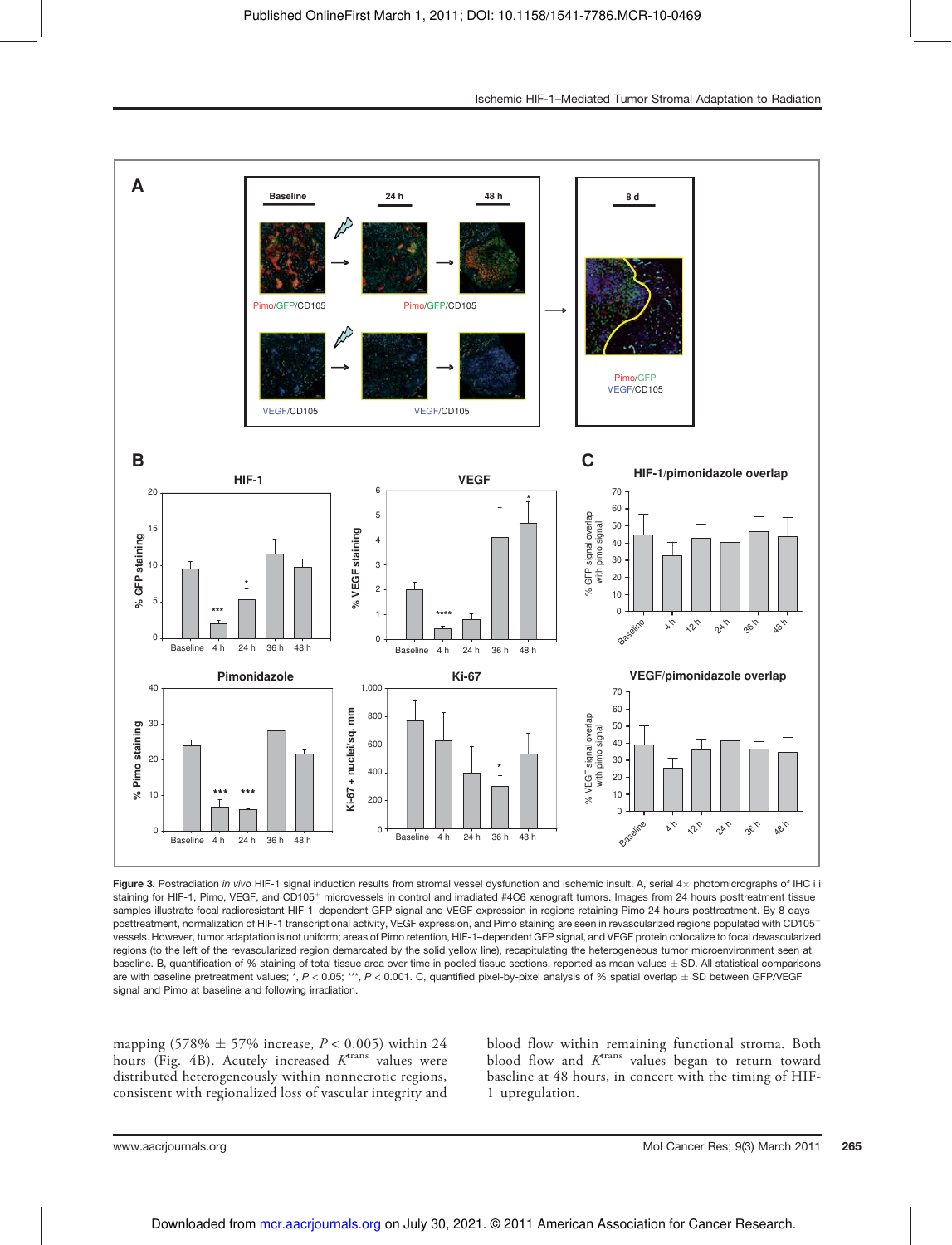

Figure 4. A, serial color power Doppler imaging of a representative #4C6 xenograft shows transient loss of central and peripheral tumor vascular flow by 24 hours postradiation, followed by early stromal vessel recovery 48 hours posttreatment. Statistical comparisons of pooled results at each posttreatment time point are with baseline pretreatment values; \*\*\*, P < 0.001. B, serial single-tracer DCE-MRI mapping of K<sup>trans</sup> values in a representative #4C6 xenograft shows increased  $K^{\text{trans}}$  values by 24 hours postradiation, consistent with loss of vascular integrity. Corresponding  $K^{\text{trans}}$  value distribution histograms are shown below each image. K<sup>trans</sup> values normalize toward baseline values by 7 days posttreatment. Statistical comparisons of pooled results at each time point are with baseline findings, as reported as mean values  $\pm$  SD;  $^{*}$ ,  $P$  < 0.05;  $^{**}$ ,  $P$  < 0.005.

## High-resolution multimodality imaging localizes postradiation HIF-1 signaling to regions of impaired vascular function

We used coregistered PET, dual high/low-molecularweight tracer DCE-MRI, MR angiography, and MR relaxometry in a dorsal skin window tumor system to colocalize postradiation HIF-1 tumor signaling to regions of stromal dysfunction and low oxygen tension. Fiducial landmarks and mechanical immobilization provided by the dorsal skin window frame permitted high-fidelity image coregistration. Dual-tracer DCE-MRI provided reproducible estimation of vessel permeability in the absence of vascular input data from major vessels within the FOV of the surface coil. PET imaging of #4C6 skin window tumors ( $n = 6$ ) reproduced earlier findings of tumor HIF-1 signaling 2 days postradiation. Overlap between HIF-1–dependent <sup>18</sup>F-FEAU signal and low-molecular-weight contrast delivery to the extravascular compartment (Fig. 5) confirmed close colocalization of HIF-1 signaling with postradiation tumor microvessel disruption. The timing and location of these imaging biomarkers corroborate a direct functional association between adaptive HIF-1 tumor cell signaling and abrupt ischemic microenvironmental stress following irradiation.

## Postradiation HIF-1 tumor cell signaling precedes tumor stromal recovery and is a necessary determinant of tumor radiation resistance

Consistent with our imaging results, IHC staining confirmed regionalized ischemic upregulation of HIF-1

transcriptional activity and VEGF expression 36 to 48 hours following irradiation, most notably in previously perfused peripheral tumor regions (Fig. 3A and B). Upregulation of HIF-1 and VEGF signaling was accompanied by the reemergence of a proliferating  $Ki-67<sup>+</sup>$  tumor cell subpopulation. By 1 week postirradiation,  $CD105<sup>+</sup>$  vessels returned to regions of reduced HIF-1 and VEGF signaling, consistent with physiologically relevant reperfusion. Vascular function returned toward baseline on power Doppler imaging and DCE-MRI by day 7 posttreatment (Fig. 4A and B).

Taken together, these findings indicate that ischemiadriven stromal responses are critical to tumor radiation resistance and provide a mechanistic rationale for targeted disruption of HIF-1. We have previously confirmed tumor radiosensitization with targeted pharmacologic blockade of tumor HIF-1 signaling with the selective HIF-1 inhibitor PX-478 in C6, HN5, and pancreatic cancer cell lines (6, 7). Power Doppler imaging and DCE-MRI showed that PX-478 abolishes HIF-1–dependent postradiotherapy tumor stromal recovery and that constitutive expression of downstream angiogenic signals can restore refractory tumor vessel function during drug exposure. To confirm specificity of these findings, we introduced conditionally inducible human HIF-1 shRNA into HN5 reporter cells, which yielded inhibition of HIF-1 and downstream VEGF expression in response to hypoxic stimulation (1%  $O_2$  for 24 hours; Fig. 6A and B). HIF-1 shRNA induction yielded a modest direct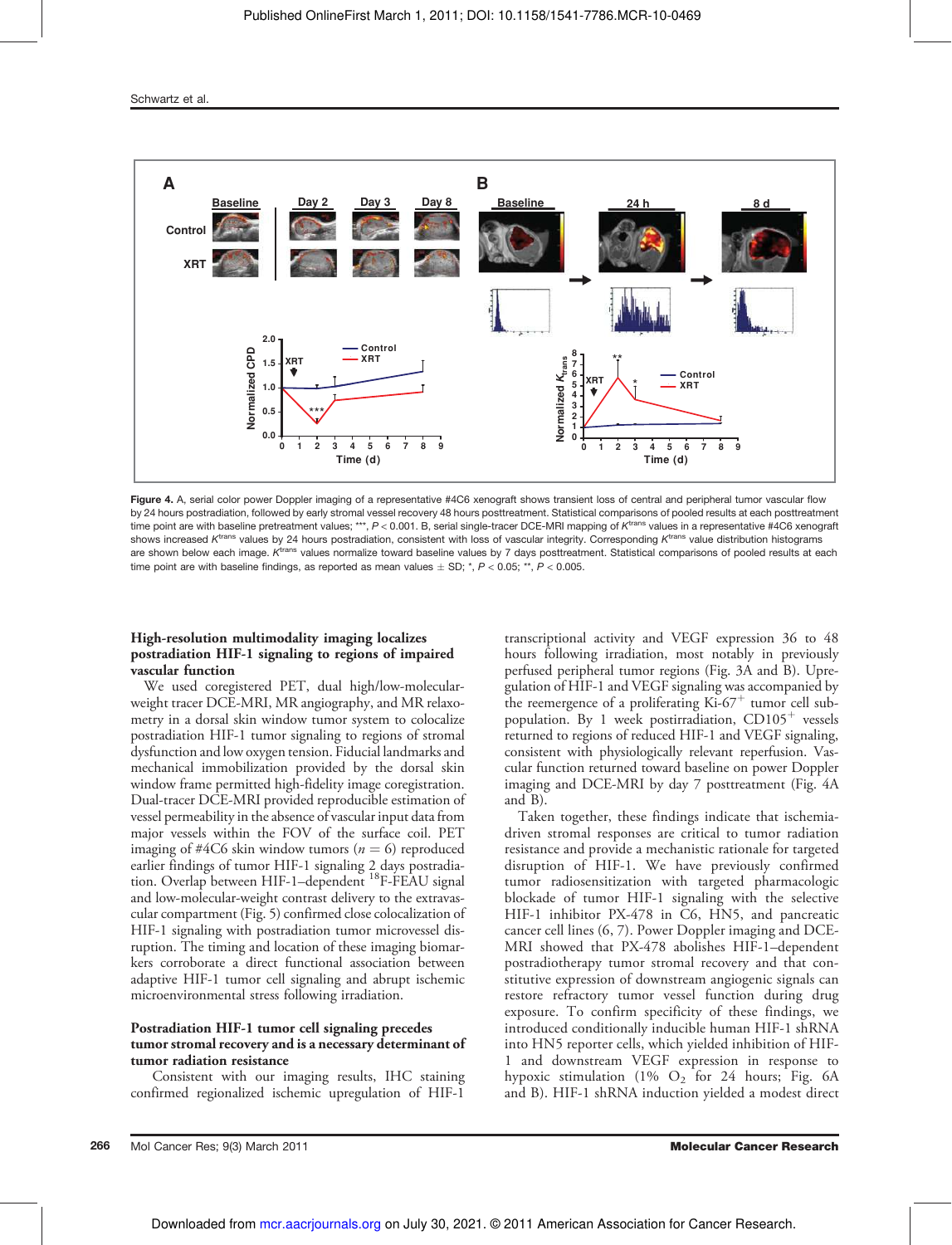Figure 5. Dual-tracer DCE-MRI parametric maps of vascular function coregistered with HIF-1– specific PET imaging of an immobilized dorsal skin window C6#4 reporter tumor model 48 hours following 8-Gy irradiation. Columns, from left to right, (1) lowmolecular-weight contrast– dependent permeability mapping, (2) high-molecular-weight PG-Gd-DTPA contrast–dependent vascular volume fraction mapping, and (3) HIF-1-dependent <sup>18</sup>F-FEAU retention imaged mid-F-at plane within 2 representative tumors (top and bottom rows), with regions of impaired microvessel low-molecularweight tracer delivery to the extravascular compartment spatially corresponding with regions of elevated HIF-1– dependent signal.



effect on hypoxic cells, with a sensitizer enhancement ratio at 0.2 surviving fraction of 1.35 versus 1.01 seen in 1% and 21%  $O_2$  conditions, respectively (Fig. 6C). Induction of HIF-1 shRNA in vivo in HN5 xenografts inhibited HIF-1 expression detected by IHC/Western blotting and also downstream HIF-1 signal detected by GFP expression (not shown). Identical to PX-478, induction of HIF-1 shRNA (5 mg doxycycline via oral gavage  $\times$  3 days) prior to 8-Gy irradiation of HN5 xenografts led to stable tumor growth delay, not seen following either treatment alone (Fig. 6D).

## **Discussion**

Hypoxia is associated with tumor radiation resistance (3, 20–22) and is classically described as a modifier of the physical effects of radiation on tumor cell DNA integrity. In vitro, oxygen enhances direct tumor cell killing at clinically relevant radiation doses (23). The degree of hypoxia required to fully show this phenomenon must be severe (e.g., <5 mm Hg oxygen; ref. 24). Adaptive HIF-1 signaling to hypoxia is elicited at much higher concentrations of oxygen (as high as 40 mm Hg), with additional modulation occurring as oxygen deprivation becomes more pronounced (25). This underscores a more complicated interaction between hypoxia and tumor cell radiation response in whole tumors, in which radiation impacts tumor cell survival both directly and indirectly through effects on stromal cell populations. Tumor cells which successfully adapt to microenvironmental stress are able to co-opt and/or induce stromal blood vessels to enhance their oxygen and nutrient supply by paracrine growth factor signaling (26). HIF-1– stimulated tumor expression of VEGF and other proangiogenic factors is key to this process (27). Given that

radiotherapy can damage tumor vascular function and lead to secondary ischemic tumor stress, it is logical to expect tumor cell HIF-1 signaling to serve as an important determinant of whole tumor radiation response. This indeed has been shown (10), although the exact mechanisms responsible for postradiotherapy HIF-1 signaling remain incompletely defined.

Mixed findings have been elicited from in vitro studies of HIF-1 tumor cell signaling following radiation (10, 28). Using our functional reporter system, we have shown that tumor HIF-1 signaling responses to irradiation occur exclusively in intact vascularized tumors. Previous data (10) suggest that reoxygenation events are responsible for induction of HIF-1 after irradiation, a phenomenon we did not observe in vivo. We directly associated postradiation HIF-1 upregulation with ischemic microenvironmental stress via submicron-resolution, quantitative analysis of IHC images and nondisruptive, submillimeter-resolution multimodality imaging. Thus, our findings implicate an alternative pathophysiologic cascade in which tumor radioresponse and resistance are determined by ischemic tumor cell maintenance of underlying stromal vascular supply. Although physical hypoxia may directly impart tumor cell radioresistance (e.g., reduced concentrations of free radical species), our results show that hypoxia can also impact in vivo radioresistance through indirect paracrine mechanisms of stromal vascular maintenance. Absence of supportive paracrine tumor cell signaling during irradiation (such as in normoxic tumor regions) would leave ECs more susceptible to dysfunction and killing from radiation. Thus, in C6 and HN5 tumors, chronically hypoxic yet viable tumor regions contain foci of resistant tumor vessels which themselves serve as the target for postradiation paracrine signaling from surviving tumor cells, leading to stromal revascularization.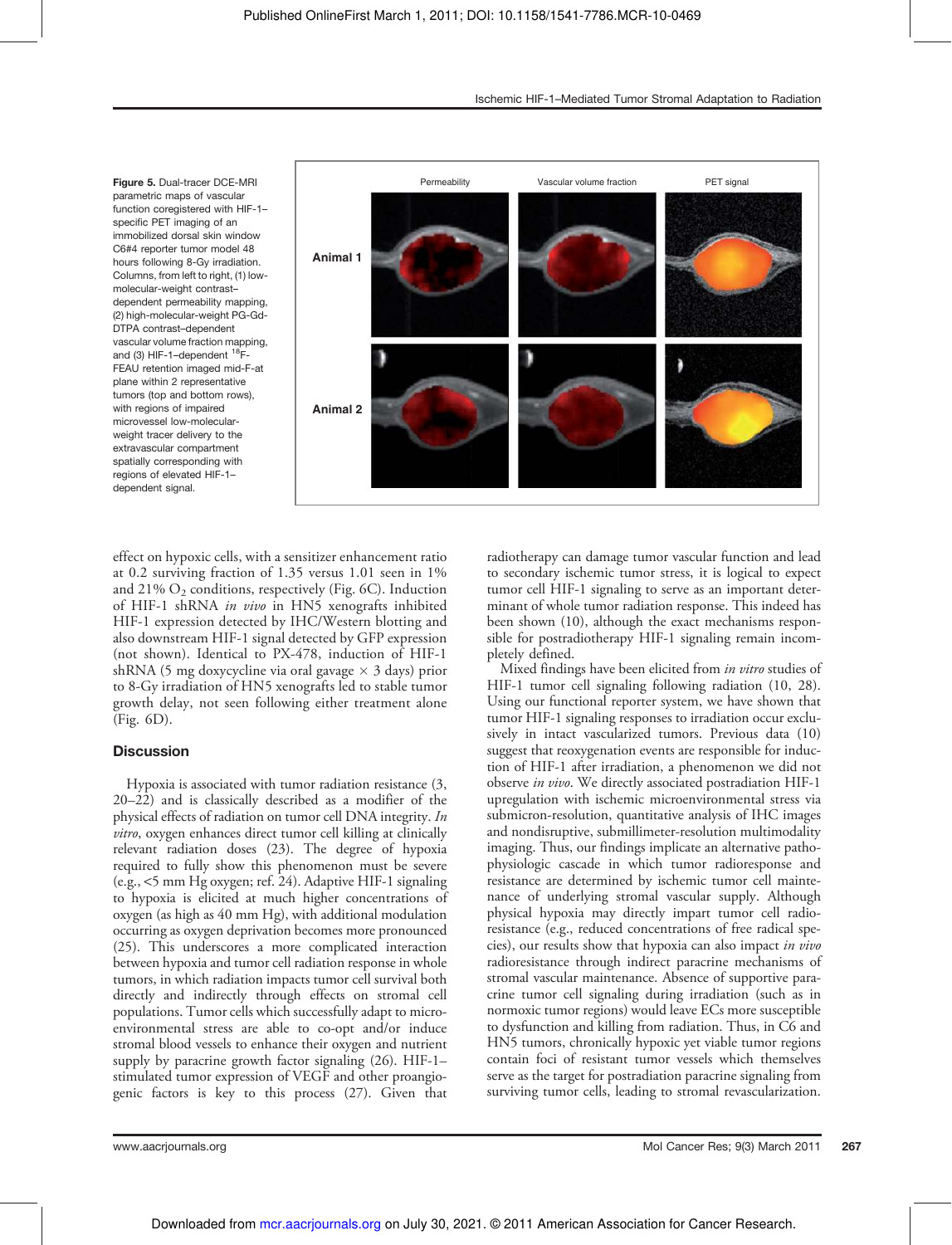Schwartz et al.



Figure 6. In vitro conditional knockdown of HIF-1 and downstream soluble VEGF expression in response to moderate hypoxia were measured by (A) Western blotting and (B) ELISA assays, respectively, in HN5-HIF-1-shRNA cells treated with doxycycline at 0, 0.5, or 1 µg/mL in normoxic conditions in serumstarved (1% FBS) media for 48 hours and then transferred to 1% O<sub>2</sub> for 24 hours with constant doxycycline (Dox) concentration before collection; \*\*, P < 0.005; \*\*\*, P < 0.001. HN5-scr-shRNA, scrambled shRNA controls. C, in vitro HN5-HIF-1-shRNA clonogenic survival curves. D, in vivo HN5-HIF-1-shRNA xenograft tumor growth.

Our results do not exclude reoxygenation-dependent tumor HIF-1 upregulation events following irradiation, particularly in alternative tumor models with less pronounced baseline VEGF signaling than C6 and HN5. In fact, both reoxygenation and ischemic events could conceivably play complementary roles in tumor adaptation and resistance. However, exact delineation of the respective importance of either mechanism across specific tumor types will have key therapeutic implications, because early concurrent HIF-1 inhibition would be expected to optimally treat resistant ischemic tumor regions with chronic tumor HIF-1 signaling. Alternatively, sequencing of HIF-1 blockade after radiation would potentially best impact tumors relying on posttreatment reoxygenation to drive adaptive HIF-1 signaling; in fact, data from 4T1 and HCT-116 tumor models directly support this premise (29).

High-resolution small animal imaging is well suited to serially interrogate these mechanisms within intact tumor models. DCE-MRI can quantifiably evaluate integrity and function of tumor microvasculature and also tumor response to antiangiogenic or antivascular therapy (30). The dual-tracer DCE-MRI technique we used differentiates vascular enhancement from rapid extravasation and correlates better with histologic end points than by traditional single-tracer studies (16, 31). Preclinical ultrasonography provides additional quantification of tumor blood flow (32– 35). Sophisticated multimodality approaches are required to capitalize on the complementary strengths of such techniques. Pilot reports have shown the feasibility of combined ultrasonography and MRI to assess tumor vessel radiation responses in mouse xenografts (32, 33). Other studies have combined vascular MRI with optical assessment of HIF-1 pathway signaling (36) or with pulsed electron paramagnetic resonance localization of physical hypoxia (37). For this study, we leveraged a multimodality platform utilizing physically immobilized dorsal skin window tumors to obtain high-resolution data with rigorous image coregistration during an extended time course of repetitive imaging. Our studies confirmed expected limitations of this system caused by the discrepancy between MR image resolution  $(\sim156 \mu m)$  in-plane) and the point-spread function of PET  $(\sim$ 3 mm). Quantification of baseline voxel-to-voxel correlation of PET signal to  $T_2^* / R_2^*$  maps remain difficult to reproduce because of PET resolution limitations and adjacent air–tissue interfaces and tissue heterogeneity. Efforts to improve robustness of quantification are ongoing.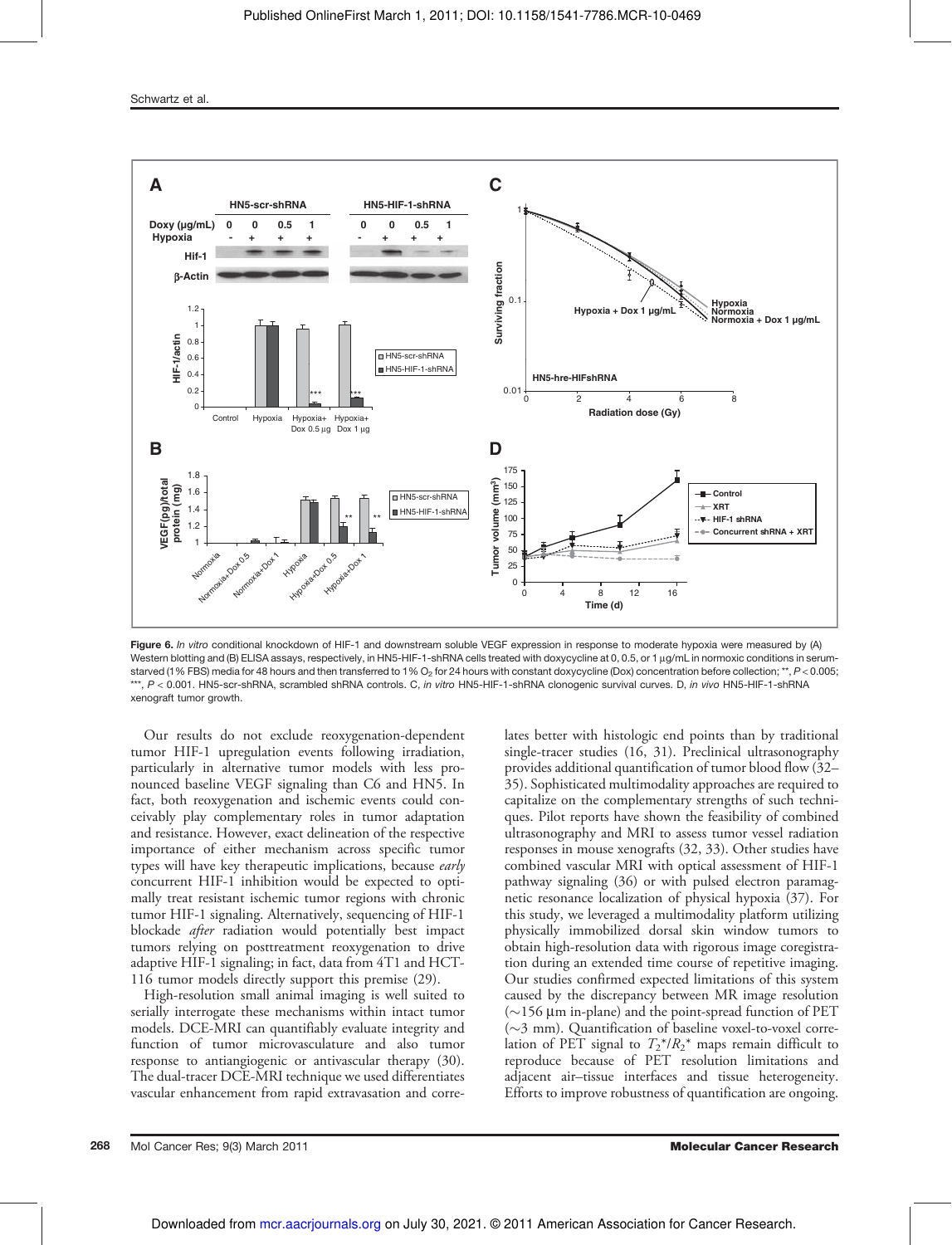Nonetheless, strong qualitative agreement between PET signal and DCE-MRI parametric maps of low-molecularweight MR contrast delivery to the extravascular compartment (e.g., Magnevist-dependent permeability maps, Fig. 5) confirmed close spatial association of HIF-1 signaling with postradiation tumor microvessel disruption. Importantly, the lack of correspondence between HIF-1 PET signal and the fraction of tissue volume occupied by vessels (e.g., high-molecular-weight PG-Gd-DTPA contrast–dependent vascular volume fraction maps, Fig. 5) emphasizes the limitations of simple quantified measures of tumor blood vessel density devoid of spatial information.

Targeted inhibition of HIF-1 has been shown both to provide direct antitumor activity (38) and to enhance tumor radiosensitivity (6, 7, 39, 40) in preclinical studies. Selective HIF-1 pharmacologic inhibitors are now entering early clinical development (41, 42). Many questions remain before rationally designed HIF-1–targeted radiosensitization strategies can be optimized for the clinic. HIF-1 knockdown leads to variable effects across cell types and may provide ineffective tumor radiosensitization, or even tumor cell radioprotection. The exact cell population which serves as the functional target of HIF-1 inhibition in vivo is not certain. This undoubtedly varies across tumor types and disease sites and may, in fact, be stromal constituents (e.g., tumor vessel endothelium) rather than tumor cells themselves. A genetic loss-of-function study with HIF-1 $\alpha$  null ECs showed an HIF-1-driven VEGF-VEGFR2 autocrine loop originating within the endothelium which is required for solid tumor angiogenesis (43), supporting the notion that stromal vasculature could be exploited as a direct target of HIF-1 inhibition. Stromal sensitivity to radiation potentially varies across organ sites, not only due to differences in native radioresistance of ECs but also due to the quality, dynamics, and specific signaling of proteins responsible for supportive paracrine signaling (44). Blouw and colleagues (45) have shown that HIF blockade can lead to increased vessel cooption and tumor cell invasion in vessel-rich brain parenchyma versus less vascularized subcutaneous tissues, further emphasizing critical tissue-specific effects of HIF-1 blockade. Finally, the respective roles played by different members of the HIF- $\alpha$  family, including HIF-2 $\alpha$  and HIF-3 $\alpha$ , across individual tumor types remain unclear. Despite similarities between HIF-1 $\alpha$  and HIF-2 $\alpha$ , there is little redundancy between the downstream effects of these two proteins (46, 47). Nonetheless, we have found HIF-2 to be only weakly expressed in C6 and HN5 xenografts (<10% expression by immunohistochemistry at baseline and postradiation; data not shown), supporting the

## **References**

- 1. Brizel DM, Scully SP, Harrelson JM, Layfield LJ, Bean JM, Prosnitz LR, et al. Tumor oxygenation predicts for the likelihood of distant metastases in human soft tissue sarcoma. Cancer Res 1996;56:941–3.
- 2. Hockel M, Schlenger K, Aral B, Mitze M, Schaffer U, Vaupel P. Association between tumor hypoxia and malignant progression in advanced cancer of the uterine cervix. Cancer Res 1996;56:4509–15.

primacy of HIF-1–specific adaptive signaling in these models.

## **Conclusions**

Our results show a stroma-dependent cascade responsible for whole tumor radioresistance. Radiosensitivity and kinetics of postradiation vascular recovery depend on HIF-1–mediated paracrine prosurvival signaling from nutrientdeprived, hypoxic tumor cells to stromal vasculature. Poorly perfused regions in which tumor cells produce higher levels of proangiogenic factors selectively protect neighboring microvessels from radiation insult. Tumor regions with normal perfusion and lower levels of proangiogenic factors are more sensitive to radiation-induced vascular dysfunction. The degree of ischemic HIF-1 signal stimulation determines the magnitude of adaptive proangiogenic signaling from tumor cells to regain stromal support. Therefore, targeted HIF-1 blockade promises effective inhibition of the signaling source for whole tumor adaptation events. *In situ* spatiotemporal imaging promises to clarify the respective roles of constituent tumor subpopulations and the temporal dynamics of adaptive postradiation responses. This information can potentially guide rational administration of targeted radiosensitizing agents and streamline downstream deployment of such strategies into the clinical trial setting.

## Disclosure of Potential Conflicts of Interest

N. Kuno is an employee of Hitachi Ltd. G. Powis owns stock in Oncothyreon, which owns PX-478.

### Acknowledgments

We thank Drs. Benjamin Moeller and Dominique Jennings for their expertise and assistance with MRI-compatible dorsal skin window platform development.

#### Grant Support

The work was supported by the Experimental Cancer Imaging Research Program (U24-CA126577), NIH grants CA017094 to G. Powis and D. L. Schwartz, NIH grants CA095060, CA098920, and CA1019552 to G. Powis, New Program Development Funds and faculty startup funding from the Department of Experimental Diagnostic Imaging to J. Gelovani and M. Alauddin, and the Cancer Center Support Grant (P30-CA016672) at M.D. Anderson. D. Schwartz received support from the University of Texas Inter-Institutional Biomedical Engineering Program and grant-in-aid funding from Hitachi Ltd.

The costs of publication of this article were defrayed in part by the payment of page charges. This article must therefore be hereby marked *advertisement* in accordance with 18 U.S.C. Section 1734 solely to indicate this fact.

Received October 19, 2010; revised January 11, 2011; accepted January 14, 2011; published online March 1, 2011.

- 3. Nordsmark M, Overgaard J. A confirmatory prognostic study on oxygenation status and loco-regional control in advanced head and neck squamous cell carcinoma treated by radiation therapy. Radiother Oncol 2000;57:39–43.
- 4. Semenza GL. HIF-1: mediator of physiological and pathophysiological responses to hypoxia. J Appl Physiol 2000;88:1474–80.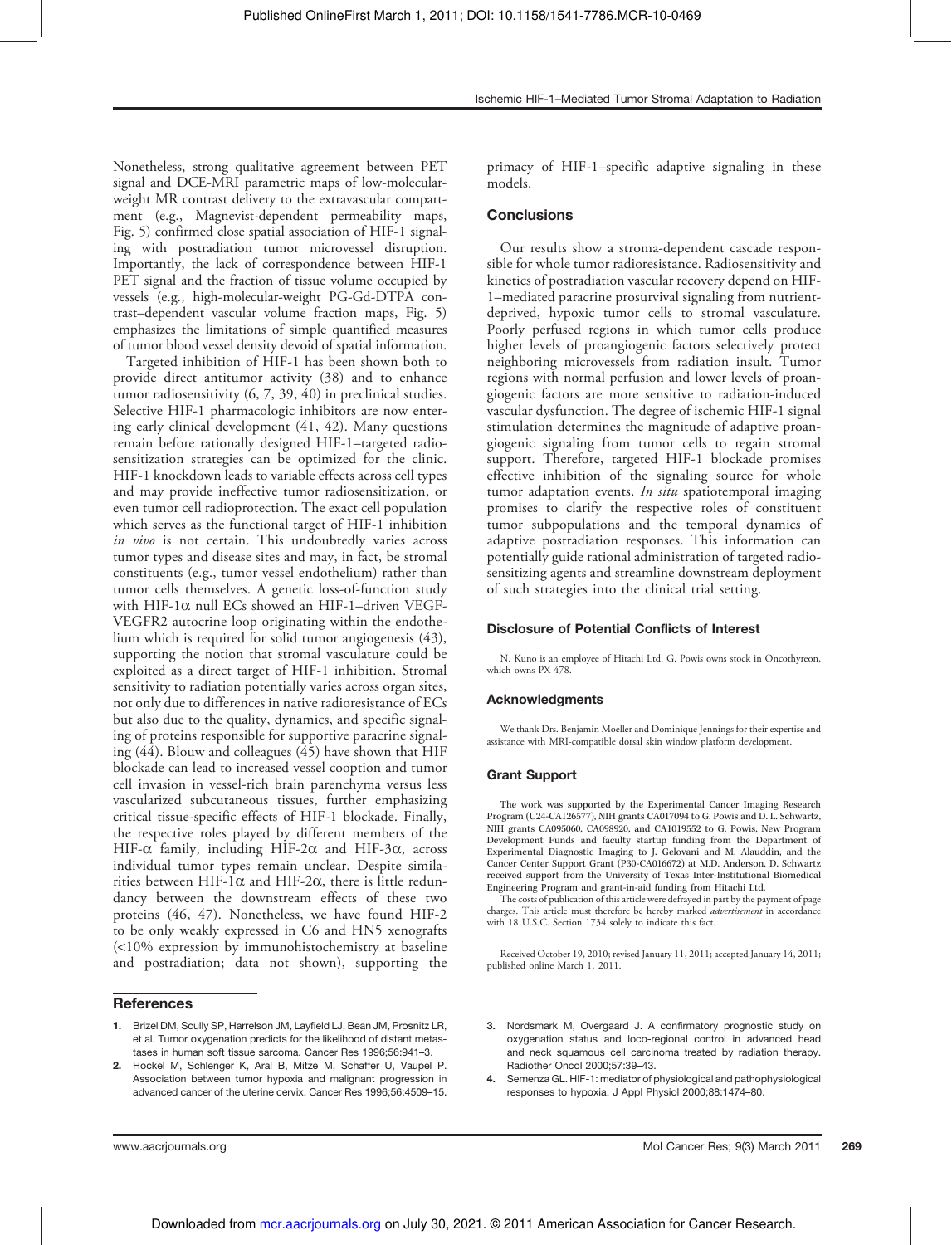### Schwartz et al.

- 5. Semenza GL. Targeting HIF-1 for cancer therapy. Nat Rev Cancer 2003;3:721–32.
- 6. Schwartz DL, Powis G, Thitai-Kumar A, He Y, Bankson J, Williams R, et al. The selective hypoxia inducible factor-1 inhibitor PX-478 provides in vivo radiosensitization through tumor stromal effects. Mol Cancer Ther 2009;8:947–58.
- 7. Schwartz DL, Bankson JA, Lemos R Jr, Lai SY, Thittai AK, He Y, et al. Radiosensitization and stromal imaging response correlates for the HIF-1 inhibitor PX-478 given with or without chemotherapy in pancreatic cancer. Mol Cancer Ther 2010;9:2057–67.
- 8. Carmeliet P. Angiogenesis in life, disease and medicine. Nature 2005;438:932–6.
- 9. Kakeji Y, Maehara Y, Ikebe M, Teicher BA. Dynamics of tumor oxygenation, CD31 staining and transforming growth factor-beta levels after treatment with radiation or cyclophosphamide in the rat 13762 mammary carcinoma. Int J Radiat Oncol Biol Phys 1997;37:1115–23.
- 10. Moeller BJ, Cao Y, Li CY, Dewhirst MW. Radiation activates HIF-1 to regulate vascular radiosensitivity in tumors: role of reoxygenation, free radicals, and stress granules. Cancer Cell 2004;5:429–41.
- 11. Wen B, Burgman P, Zanzonico P, O'donoghue J, Cai S, Finn R, et al. A preclinical model for noninvasive imaging of hypoxia-induced gene expression; comparison with an exogenous marker of tumor hypoxia. Eur J Nucl Med Mol Imaging 2004;31:1530–8.
- 12. Serganova I, Doubrovin M, Vider J, Ponomarev V, Soghomonyan S, Beresten T, et al. Molecular imaging of temporal dynamics and spatial heterogeneity of hypoxia-inducible factor-1 signal transduction activity in tumors in living mice. Cancer Res 2004;64:6101–8.
- 13. Alauddin MM, Conti PS, Fissekis JD. A general synthesis of [18F] labeled 2'-deoxy-2'-fluoro-1-β-D-arabinofuranosyluracil nucleosides. J Labelled Comp Radiopharm 2003;46:285–9.
- 14. Daldrup H, Shames DM, Wendland M, Okuhata Y, Link TM, Rosenau W, et al. Correlation of dynamic contrast-enhanced MR imaging with histologic tumor grade: comparison of macromolecular and smallmolecular contrast media. AJR Am J Roentgenol 1998;171:941–9.
- 15. Tofts PS. Modeling tracer kinetics in dynamic Gd-DTPA MR imaging. J Magn Reson Imaging 1997;7:91–101.
- 16. Weissleder R, Cheng HC, Marecos E, Kwong K, Bogdanov A Jr. Noninvasive in vivo mapping of tumour vascular and interstitial volume fractions. Eur J Cancer 1998;34:1448–54.
- 17. Wen X, Jackson EF, Price RE, Kim EE, Wu Q, Wallace S, et al. Synthesis and characterization of poly(l-glutamic acid) gadolinium chelate: a new biodegradable MRI contrast agent. Bioconjug Chem 2004;15:1408–15.
- 18. Maes F, Collignon A, Vandermeulen D, Marchal G, Suetens P. Multimodality image registration by maximization of mutual information. IEEE Trans Med Imaging 1997;16:187–98.
- 19. Bidaut LM, Pascual-Marqui R, Delavelle J, Naimi A, Seeck M, Michel C, et al. Three- to five-dimensional biomedical multisensor imaging for the assessment of neurological (dys)function. J Digit Imaging 1996;9:185–98.
- 20. Nordsmark M, Alsner J, Keller J, Nielsen OS, Jensen OM, Horsman MR, et al. Hypoxia in human soft tissue sarcomas: adverse impact on survival and no association with p53 mutations. Br J Cancer 2001;84:1070–5.
- 21. Hockel M, Schlenger K, Mitze M, Schaffer U, Vaupel P. Hypoxia and radiation response in human tumors. Semin Radiat Oncol 1996;6:3–9.
- 22. Tatum JL, Kelloff GJ, Gillies RJ, Arbeit JM, Brown JM, Chao KS, et al. Hypoxia: importance in tumor biology, noninvasive measurement by imaging, and value of its measurement in the management of cancer therapy. Int J Radiat Biol 2006;82:699–757.
- 23. Palcic B, Skarsgard LD. Reduced oxygen enhancement ratio at low doses of ionizing radiation. Radiat Res 1984;100:328–39.
- 24. Hall EJ, Giaccia AJ. Radiobiology for the Radiologist. 6th ed. Philadelphia, PA: Lippincott Williams & Wilkins; 2004.
- 25. Pouyssegur J, Dayan F, Mazure NM. Hypoxia signalling in cancer and approaches to enforce tumour regression. Nature 2006;441:437–43.
- 26. Joyce JA. Therapeutic targeting of the tumor microenvironment. Cancer Cell 2005;7:513–20.
- 27. Pugh CW, Ratcliffe PJ. Regulation of angiogenesis by hypoxia: role of the HIF system. Nat Med 2003;9:677–84.
- 28. Kim WY, Oh SH, Woo JK, Hong WK, Lee HY. Targeting heat shock protein 90 overrides the resistance of lung cancer cells by blocking radiation-induced stabilization of hypoxia-inducible factor-1alpha. Cancer Res 2009;69:1624–32.
- 29. Moeller BJ, Dreher MR, Rabbani ZN, Schroeder T, Cao Y, Li CY, et al. Pleiotropic effects of HIF-1 blockade on tumor radiosensitivity. Cancer Cell 2005;8:99–110.
- 30. JacksonA, O'Connor JP,Parker GJ, JaysonGC.Imaging tumor vascular heterogeneity and angiogenesis using dynamic contrast-enhanced magnetic resonance imaging. Clin Cancer Res 2007;13:3449–59.
- 31. Orth RC, Bankson J, Price R, Jackson EF. Comparison of single- and dual-tracer pharmacokinetic modeling of dynamic contrast-enhanced MRI data using low, medium, and high molecular weight contrast agents. Magn Reson Med 2007;58:705–16.
- 32. Yankeelov TE, Niermann KJ, Huamani J, Kim DW, Quarles CC, Fleischer AC, et al. Correlation between estimates of tumor perfusion from microbubble contrast-enhanced sonography and dynamic contrast-enhanced magnetic resonance imaging. J Ultrasound Med 2006;25:487–97.
- 33. Niermann KJ, Fleischer AC, Huamani J, Yankeelov TE, Kim DW, Wilson WD, et al. Measuring tumor perfusion in control and treated murine tumors: correlation of microbubble contrast-enhanced sonography to dynamic contrast-enhanced magnetic resonance imaging and fluorodeoxyglucose positron emission tomography. J Ultrasound Med 2007;26:749–56.
- 34. Fentzke RC, Korcarz CE, Lang RM, Lin H, Leiden JM. Dilated cardiomyopathy in transgenic mice expressing a dominant-negative CREB transcription factor in the heart. J Clin Invest 1998;101:2415–26.
- 35. Mor-Avi V, Korcarz C, Fentzke RC, Lin H, Leiden JM, Lang RM. Quantitative evaluation of left ventricular function in a transgenic mouse model of dilated cardiomyopathy with 2-dimensional contrast echocardiography. J Am Soc Echocardiogr 1999;12:209–14.
- 36. Raman V, Artemov D, Pathak AP, Winnard PT Jr, McNutt S, Yudina A, et al. Characterizing vascular parameters in hypoxic regions: a combined magnetic resonance and optical imaging study of a human prostate cancer model. Cancer Res 2006;66:9929–36.
- 37. Matsumoto S, Hyodo F, Subramanian S, Devasahayam N, Munasinghe J, Hyodo E, et al. Low-field paramagnetic resonance imaging of tumor oxygenation and glycolytic activity in mice. J Clin Invest 2008;118:1965–73.
- 38. Kung AL, Wang S, Klco JM, Kaelin WG, Livingston DM. Suppression of tumor growth through disruption of hypoxia-inducible transcription. Nat Med 2000;6:1335–40.
- 39. Williams KJ, Telfer BA, Xenaki D, Sheridan MR, Desbaillets I, Peters HJ, et al. Enhanced response to radiotherapy in tumours deficient in the function of hypoxia-inducible factor-1. Radiother Oncol 2005;75:89–98.
- 40. Kioi M, Vogel H, Schultz G, Hoffman RM, Harsh GR, Brown JM. Inhibition of vasculogenesis, but not angiogenesis, prevents the recurrence of glioblastoma after irradiation in mice. J Clin Invest 2010;120:694–705.
- 41. Powis G, Kirkpatrick L. Hypoxia inducible factor-1 alpha as a cancer drug target. Mol Cancer Ther 2004;3:647–54.
- 42. Belozerov VE, Van Meir EG. Hypoxia inducible factor-1: a novel target for cancer therapy. Anticancer Drugs 2005;16:901–9.
- 43. Tang N, Wang L, Esko J, Giordano FJ, Huang Y, Gerber HP, et al. Loss of HIF-1alpha in endothelial cells disrupts a hypoxia-driven VEGF autocrine loop necessary for tumorigenesis. Cancer Cell 2004;6:485–95.
- 44. Ryan HE, Poloni M, McNulty W, Elson D, Gassmann M, Arbeit JM, et al. Hypoxia-inducible factor-1alpha is a positive factor in solid tumor growth. Cancer Res 2000;60:4010–5.
- 45. Blouw B, Song H, Tihan T, Bosze J, Ferrara N, Gerber HP, et al. The hypoxic response of tumors is dependent on their microenvironment. Cancer Cell 2003;4:133–46.
- 46. Wenger RH. Cellular adaptation to hypoxia:  $O<sub>2</sub>$ -sensing protein hydroxylases, hypoxia-inducible transcription factors, and  $O<sub>2</sub>$ -regulated gene expression. FASEB J 2002;16:1151–62.
- 47. Wang V, Davis DA, Haque M, Huang LE, Yarchoan R. Differential gene up-regulation by hypoxia-inducible factor-1alpha and hypoxia-inducible factor-2alpha in HEK293T cells. Cancer Res 2005;65:3299–306.

270 Mol Cancer Res; 9(3) March 2011 Molecular Cancer Research and Cancer Research